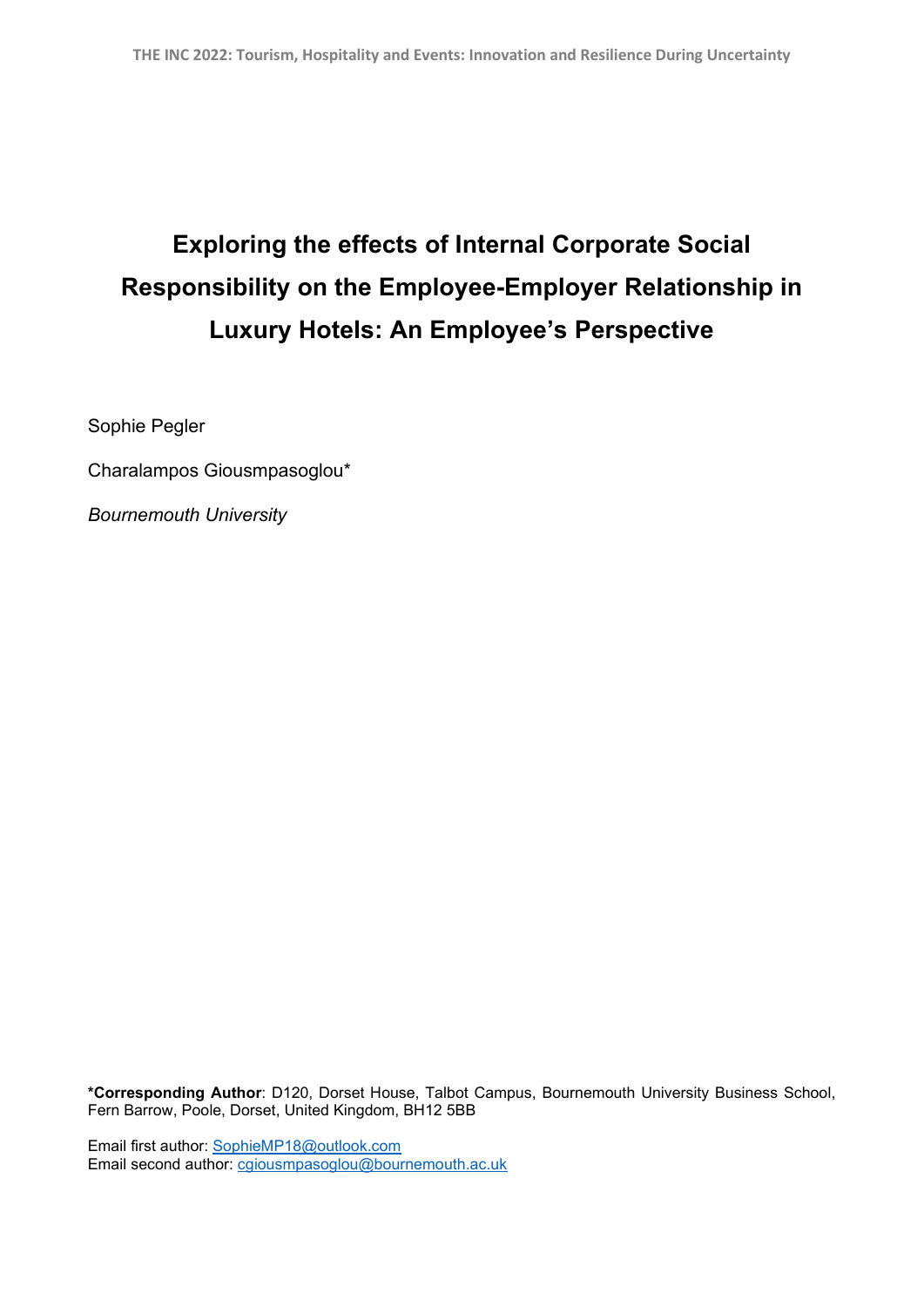## **Abstract**

Since the early 1990s Corporate Social Responsibility (CSR) has been widely researched by scholars from varying academic disciplines and cultural backgrounds (Aguinis & Glavas, 2012; Gürlek & Tuna, 2019; Lee, 2020; Liu et al., 2020). However, due to an increasing awareness within modern society about the devastating impact of human behaviour on the planet, there is a continuously growing demand for people to create a more sustainable society and for businesses to act in a more sustainable and socially responsible manner (Carroll, 2016; Lee et al., 2013; Rodriguez et al., 2021). Consequently, CSR and Sustainability are now considered by many to be key contemporary issues and have grown in importance and significance among stakeholders (Kim & Kim, 2016; Rodriguez et al., 2021). Nonetheless, thus far the majority of CSR literature tends to direct its focus towards the External element of CSR rather than the Internal (Rhou & Singha, 2020). Consequently, the general construct of Internal CSR (ICSR) lacks definition and theoretical conceptualisation (Low, 2016; Mory et al., 2016; Sanchez-Hernandez et al., 2021; Sanusi & Johl, 2020). Therefore, in an effort to overcome this gap, contribute to existing literature and expand on current understanding, this study explores how ICSR influences the Employee Employer Relationship (EER) within Luxury 4/5\* hotels in the United Kingdom and Ireland (UK&I).

To better understand how ICSR influences Luxury Hotel Employees (LHE), including insight into how the EER is established and maintained, a qualitative methodological approach was selected. In accordance with this approach, individual semi-structured interviews (over Zoom) were undertaken with eight LHE and one Luxury Hotel Manager (LHM) during the month of November 2021. All participants were over 18 years old and provided individual written consent. During the interviews participants were asked a range of open questions to develop a better understanding of ICSR expectations and how these influence Employee Trust, Loyalty and the Employee Employer Relationship. Once collated, the data was analysed using thematic analysis which was chosen over other methods because it is designed to analyse respondents' experiences, perspectives, attitudes and expectations, individually and then collectively to identify commonalities and create themes (Grbich, 2012; Guest et al., 2012; King et al., 2019).

Although there were clear variations in the luxury hotel employees' perceptions and expectations of ICSR, the findings are in keeping with current mainstream literature surrounding the positive influence of CSR on business performance. However, they also suggest that Trust, Loyalty and therefore the Employee Employer Relationship are primarily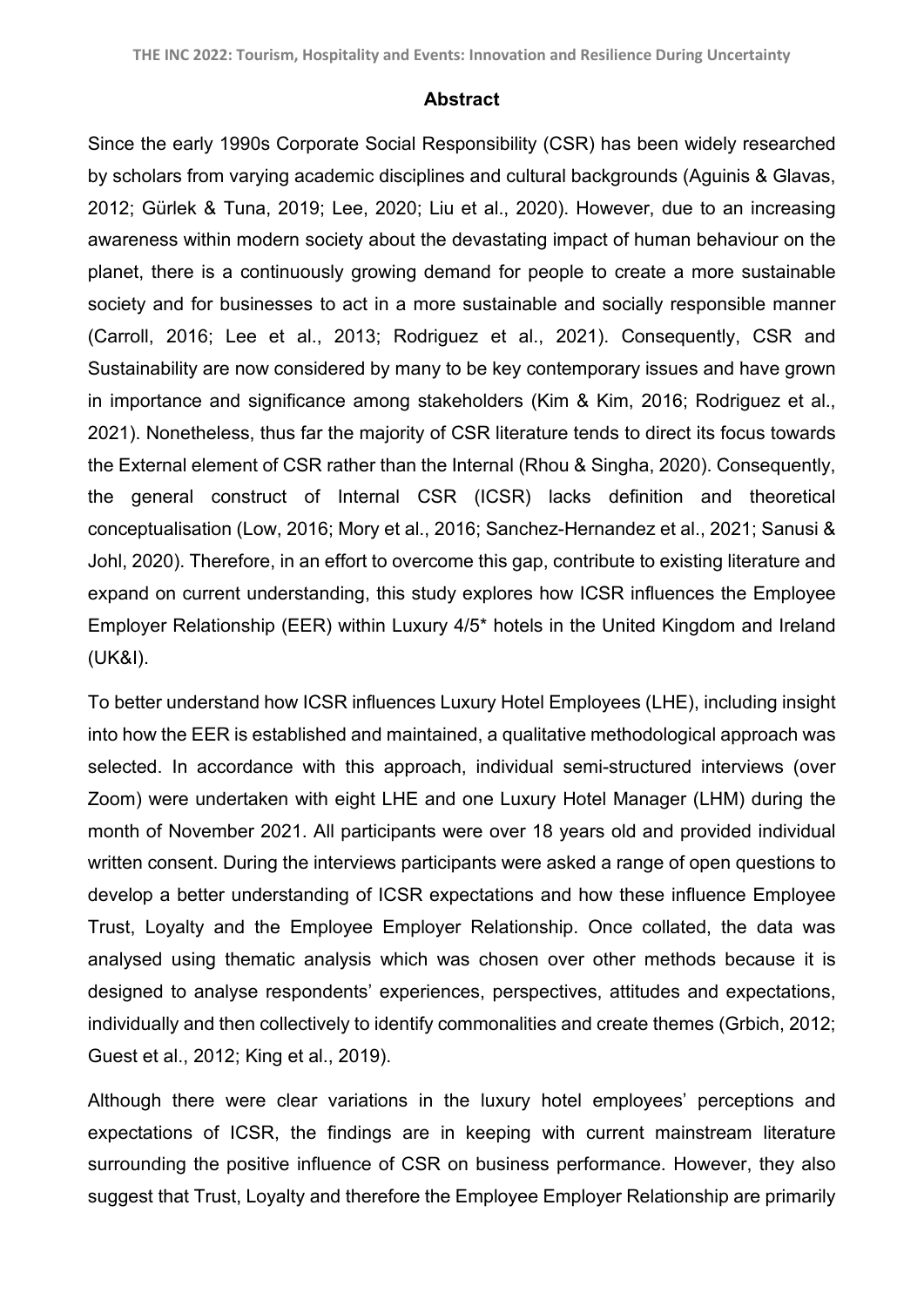formed and influenced by four main socially responsible attitudes and behaviours. These are: feeling valued and acknowledged; receiving regular open communication and contact; being treated with equality, honesty, transparency and respect and that employers demonstrate consistency and integrity by honouring verbal and written promises and agreements. Additionally, the findings also provided insights into the basic and desired ICSR activities/incentives LHE want from an employer helping to develop a better understanding of ICSR's influence on the Employee Employer Relationship. In the process, potential variables were highlighted and the influence of ICSR on Employee Trust, Loyalty and the Employee Employer Relationship was suggested from the luxury hotel employee's perspective. From a theoretical perspective, the findings emphasise employees expect something in exchange for their contribution to and investment in the business however, these expectations clearly vary, supporting a wide range of previous studies (Gill, 2008; Lee, 2020; Stojanovic et al., 2020; Rodriguez et al., 2021 & Yu et al., 2018). Nonetheless, despite this support, this study's findings also suggest it is the employers' response, including actions, attitudes and behaviours, which truly determines the level and quality of Employee Trust, Loyalty and therefore Employee Employer Relationship. From a practical perspective, based on the findings, management are encouraged to invest in ICSR practices and to develop an organisational culture built upon the four main socially responsible attitudes and behaviours and which fosters a mindset of mutual trade.

It is acknowledged however, to prove any of the findings or theories emerging from this study, further research with a mixed methods approach and greater sample is required. Nonetheless, it is the position of this paper that, in the coming years, as society's expectations continue to change and adapt, the concept of ICSR is going to become more important and influential.

**Key words:** HRM; Internal CSR; Luxury Hotels; Employee-Employer Relationship; UK